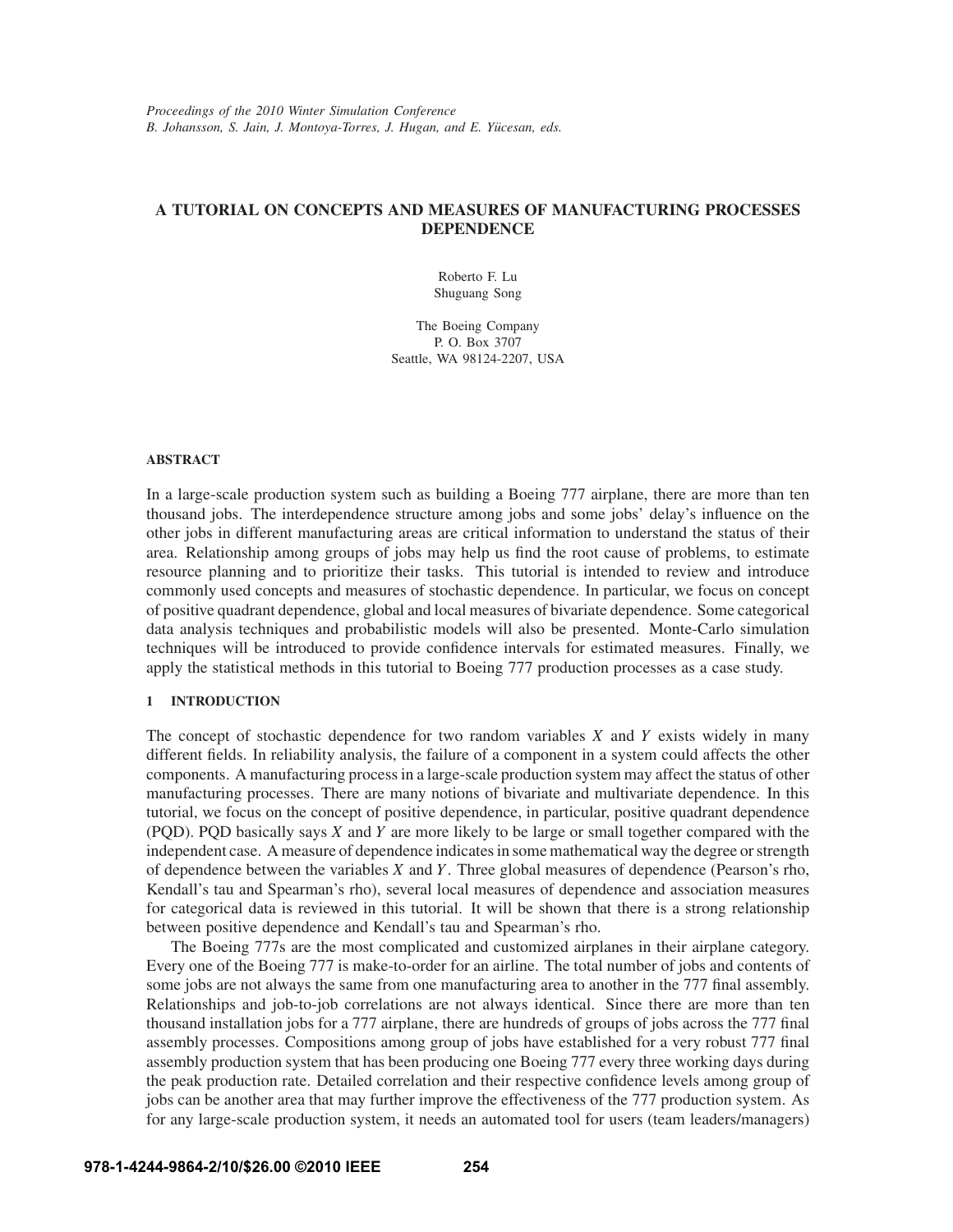to understand the current production status, find the root cause of problems and estimate the effect of current production status on the overall scheduled plan. Thus, understanding the dependence structures and forecasting status of next production process are essential to estimate resource planning and prioritize tasks in manufacturing Boeing 777 airplanes. In this tutorial, we will apply concepts and measures of bivariate dependence to Boeing 777 manufacturing system. Some probabilistic models will also be presented to forecast the future manufacturing process based on the given manufacturing status. Monte-Carlo simulation approaches will be presented to provide corresponding confidence intervals.

In Section 2, we present the concepts of positive dependence, global measures of dependence, local measures of dependence, and association measures for categorical data. Application to Boeing 777 manufacturing system is descried in Section 3. Finally, summary and some discussion are provided in Section 4.

## **2 CONCEPTS AND MEASURES OF BIVARIATE DEPENDENCE**

Concepts of stochastic dependence for a bivariate distribution play an important role in statistics. There are numerous examples of dependence in medical study, economic study, reliability engineering. A complete review on this topic can be found in Joe (1997), Lai and Xie (2006) and Balakrishnan and Lai (2009). In this tutorial, we mainly review positive quadrant dependent (PQD) concept, global measures of dependence, local measures of dependence and some association measures for categorical data.

## **2.1 Concept of Positive Quadrant Dependence**

Two random variables *X* and *Y* are positively quadrant dependent (PQD) if  $P(X > x, Y > y) \ge P(X > y)$  $x(P(Y > y)$  for all x and y, or equivalently,  $P(X \le x, Y \le y) \ge P(X \le x)P(Y \le y)$  for all x and y. We say *X* and *Y* are negatively quadrant dependent (NQD) if the inequalities are reversed. *X* and *Y* are PQD if the probability that they are simultaneously small or large is at least as great as it would be if they were independent. The concept of PQD is widely use statistics like reliability applications (Barlow and Proschan 1981), partial sums (Robbins 1954), order statistics (Robbins 1967), analysis of variance (Kimball 1951) and contingency table (Douglas, Fienberg, Lee, Sampson, and Whitaker 1990). There are families of bivariate distributions that are PQD. Lai and Xie (2006) provides list of well known PQD bivariate distributions that can be used to model stochastic dependence.

PQD is a weaker notion of positive dependence. Positive dependence means that large values of *Y* accompany large values of *X*, and small values of*Y* accompany small values of *X*. A stronger notion of positive dependence is called totally positive of order 2 (TP<sub>2</sub>). That is, for all  $x_1 < x_2$  and  $y_1 < y_2$ , the joint density function  $f(x, y)$  of  $(X, Y)$  satisfies the inequality  $f(x_1, y_1) f(x_2, y_2) \geq f(x_1, y_2) f(x_2, y_1)$ . It can shown that if *f* is TP<sub>2</sub>, then bivariate distribution function  $F(x, y)$  and bivariate survival function  $S(x, y)$ are also TP<sub>2</sub>, i.e.  $F(x_1, y_1)F(x_2, y_2) \ge F(x_1, y_2)F(x_2, y_1)$  and  $S(x_1, y_1)S(x_2, y_2) \ge S(x_1, y_2)S(x_2, y_1)$  for  $x_1 < x_2, y_1 < y_2$ . If *F* is TP<sub>2</sub>, then *F* is PQD.

### **2.2 Global Measures of Dependence**

We often need to quantitively measure the strength or degree of dependence between two random variables *X* and *Y*. Such measure can be expressed as a scalar, which is called *global measure* in Drouet-Mari and Kotz (2001). Rényi (1959) proposed a set of seven conditions for global measures of dependence. Lancaster (1982b) modified and enlarged Reyni set of axioms to nine conditions. ´ The main point of those axioms is to make us think about the meaning and measure of stochastic dependence. There are three prominent global measures of dependence: Pearson's product-moment correlation coefficient, Kendall's tau and Spearman's rho.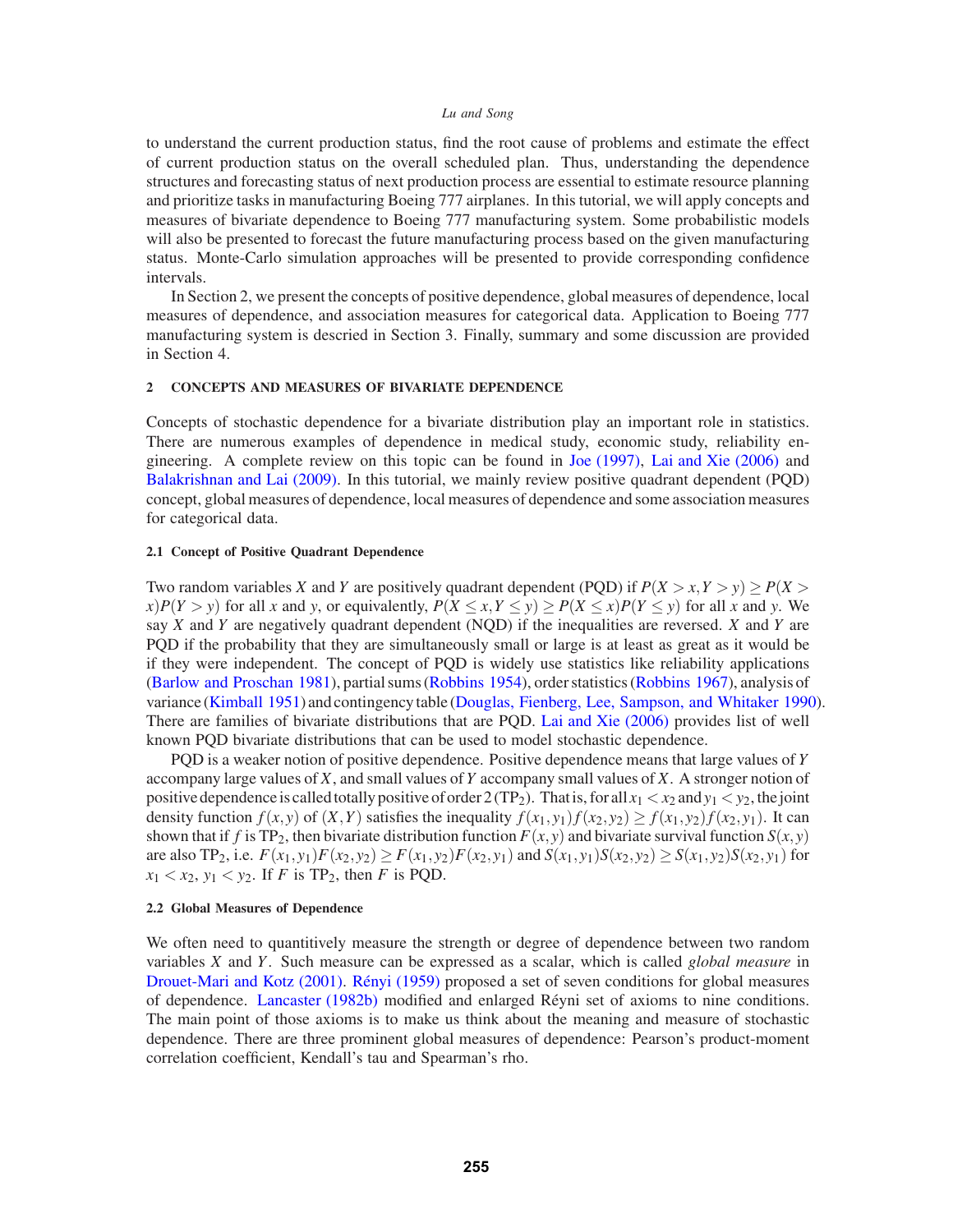Pearson's product-moment correlation coefficient is a measure of the strength of the linear relationship between two random variables. It is defined as

$$
\rho(X,Y) = \frac{E[(X - EX)(Y - EY)]}{\sqrt{E(X - EX)^2} \cdot \sqrt{E(Y - EY)^2}}.
$$

It is clear that  $-1 \le \rho(X,Y) \le 1$ .  $|\rho(X,Y)| = 1$  if *X* and *Y* are linearly dependent; If *X* and *Y* are independent, then  $\rho(X,Y) = 0$ . However, zero correlation does not imply independence.  $\rho(X,Y)$  is symmetric,  $\rho(X,Y) = \rho(Y,X)$  and invariant under linear transformations, i.e.  $\rho(X,f(Y)) = \rho(X,Y)$ if *f* is a linear function of *Y*. However, if *f* is a nonlinear function,  $\rho(f(X), f(Y))$  is generally different from  $\rho(X, Y)$ . Suppose *Y* and *X* has a strong nonlinear relationship  $Y = X^2$  and *X* follows a gamma distribution with parameters  $(δ, θ)$ , i.e.  $f(x) = θ^δx^δ^{-1}e^{-θx}/Γ(δ)$ . It can be shown that  $ρ$ is independent of  $\theta$  and is an increasing function of  $\delta$ .  $\rho$  varies from  $\sqrt{2/3}$  when  $\delta = 0$  to 1 when  $\delta = \infty$ . Thus, the Pearson's correlation coefficient can be lower than 1 if the dependence is nonlinear. The correlation coefficient measures only linear association. It is not a good summary of association if the scatter plot has a nonlinear pattern.

The usual formula to estimate the Pearson's correlation coefficient in a sample of *n* bivariate observations  $(x_1, y_1), (x_2, y_2), \ldots, (x_n, y_n)$  is

$$
r = \frac{\sum_{i=1}^{n} (x_i - \bar{x})(y_i - \bar{y})}{\sqrt{\sum_{i=1}^{n} (x_i - \bar{x})^2 (y_i - \bar{y})^2}},
$$

where  $\bar{x}$  and  $\bar{y}$  are sample means. A disadvantage of r is that it is very sensitive to outliers in the sample. The sample distribution of*r* has been thoroughly reviewed in (Johnson, Kotz, and Balakrishnan 1995), Chapter 32. The message about the robustness of *r* are conflicting. Researchers should be careful of the underlying assumptions of the population before reporting the value of *r*. It should be kept in mind that different data sets could give the same value of *r* and the value of *r* calculated from a small sample may be totally misleading and should be viewed in the context of its likely sampling error. For highly skewed bivariate distribution function, the Person's correlation coefficient is not a very useful measure of association, see Barnett (1985).

Kendall's tau  $(\tau)$  and Spearman's rho  $(\rho_S)$ , see Kendall (1938) and Spearman (1904), are the well-known rank correlation coefficients. They are the measures of correlation between rankings, rather than between actual values of *X* and*Y*. Thus, they are invariant by any increasing transformation of *X* and *Y*; while Pearson's moment-product correlation coefficient  $(\rho)$  is invariant only under linear transformations. For a set of bivariate parallel data  $(x_i, y_i)$  that are assumed to independently and identically distributed, where  $i = 1, \ldots, n$ , the Kendall's tau is defined as

$$
\tau \equiv E \operatorname{sign}\{(X_1 - X_2)(Y_1 - Y_2)\},\
$$

where  $sign(x)$  is -1 for  $x < 0$ , 0 for  $X = 0$ , 1 for  $x > 0$ . For continuous probability distribution, let *p* be the probability that the order of the coordinate 1 observations is the same as the order of the coordinate 2 observations

$$
p = P[(X_1 - X_2)(Y_1 - Y_2) > 0].
$$

Then it can be shown that  $\tau = 2p - 1$ . It follows that  $-1 \leq \tau \leq 1$ , and  $\tau = 1$  if  $p = 1/2$ . A conceptual drawback of Kendall's tau is that the interpretation of  $\tau$  needs two pairs. Consider the times to finish two jobs when building a Boeing 777 airplane. If job A finish time for airplane 1 is longer than job A finish time for airplane 2, Kendall's tau measures if job B finish time for airplane 1 is also longer than the job B finish time for airplane 2. Nelsen (1992) proved that  $\tau/2$  is an average measure of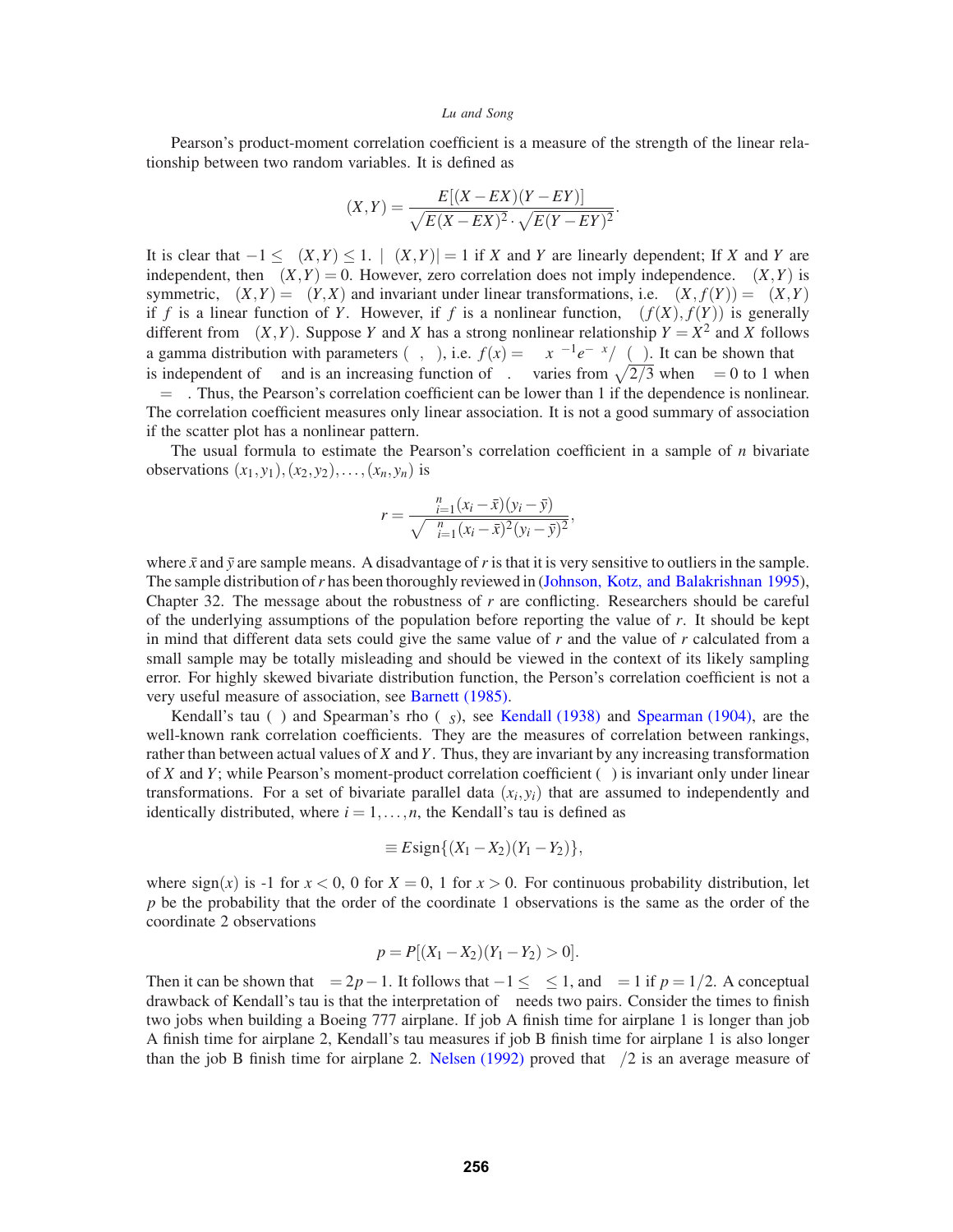total positivity defined as

$$
T = \int_{-\infty}^{\infty} \int_{-\infty}^{\infty} \int_{-\infty}^{\infty} [f(x_2, y_2) f(x_1, y_1) - f(x_2, y_1) f(x_1, y_2)] dx_1 dx_2 dy_1 dy_2
$$

for all  $x_1 < x_2$  and  $y_1 < y_2$ , where density function  $f(x, y)$  satisfies  $f(x_2, y_2)f(x_1, y_1) - f(x_2, y_1)f(x_1, y_2) \ge$ 0 for all  $x_1 < x_2$  and  $y_1 < y_2$ . Thus  $\tau$  is a global measure of a strong dependence concept.

Kendall's tau  $(\tau)$  can be estimated from bivariate parallel data. Let  $a_{im} = 1$  if  $X_i > X_m$ , 0 if  $X_i = X_m$ ,  $-1$  if  $X_i < X_m$  and let  $b_{im} = 1$  if  $Y_i > Y_m$ , 0 if  $Y_i = Y_m$ ,  $-1$  if  $Y_i < Y_m$ . In the case of complete data without ties:

$$
\hat{\tau} = \frac{\sum_{i,m} a_{im} b_{im}}{n(n-1)}.
$$

In the case of ties or censored data, the formula is generalized to

$$
\hat{\tau} = \frac{\sum_{i,m} a_{im} b_{im}}{[\sum_{i,m} a_{im}^2 \cdot \sum_{i,m} b_{im}^2]^{1/2}}.
$$

The score for *aim* can be obtained by

| $(D_i, D_m)$ | $X_i > X_m$                    | $X_i = X_m$ | $X_i < X_m$                        |
|--------------|--------------------------------|-------------|------------------------------------|
| (1,1)        |                                |             |                                    |
| (0,1)        |                                |             | $a[\hat{S}(X_m)/\hat{S}(X_i)] - 1$ |
| (1,0)        | $1-2\hat{S}(X_i)/\hat{S}(X_m)$ | - 1         |                                    |
| (0,0)        | $1-\hat{S}(X_i)/\hat{S}(X_m)$  |             | $\hat{S}(X_m)/\hat{S}(X_i)-1$      |

where  $\hat{S}(t)$  denotes the Kaplan-Meier estimate of the survival function. The value for  $b_{im}$  is similarly obtained. The variability of this estimate was also studied. See Brown, Hollander, and Korwar (1974), Meier and Basu (1980), Oakes (1982) for more details.

Spearman's rho  $(\rho_s)$  is a population version of the measure of association. It is a non-parametric measure, independent of marginal transformations. For an arbitrary continuous marginal distributions, it is defined by

$$
\rho_S = 12 \int_0^1 \int_0^1 S(S_1^{-1}(u), S_2^{-1}(v)) du dv - 3,
$$

where  $S(u, v)$  is the joint survival function of two random variables. This expression is not simple to integrate and can be handled by numerical integration. However, in survival data, there could be a point mass at ∞. Then Spearman's rho can not be evaluated.

Let  $(X_1, Y_1), (X_2, Y_2), (X_3, Y_3)$  be three independent pairs of random variables with a common distribution function *F*.  $\rho_s$  can also be defined to be proportional to the probability of concordance minus the probability of discordance for the two pairs  $(X_1, Y_1)$  and  $(X_2, Y_3)$ ,

$$
\rho_S = 3(P[(X_1 - X_2)(Y_1 - Y_3) > 0] - P[(X_1 - X_2)(Y_1 - Y_3) < 0]).
$$

It is well know that

$$
\rho_S = 12 \int_{-\infty}^{\infty} \int_{-\infty}^{\infty} [F(x, y) - F_X(x) F_Y(y)] dF_X(x) dF_Y(y),
$$

see Schweizer and Wolff (1981). Thus,  $\rho_s/12$  represents an average measure of quadrant dependence with the average being taken with respect to the marginal distributions of *X* and *Y*. Note that we say a pair  $(X, Y)$  is positively quadrant dependent (PQD) if  $F(x, y) - F_X(x)F_Y(y) \ge 0$  for all *x* and *y*, and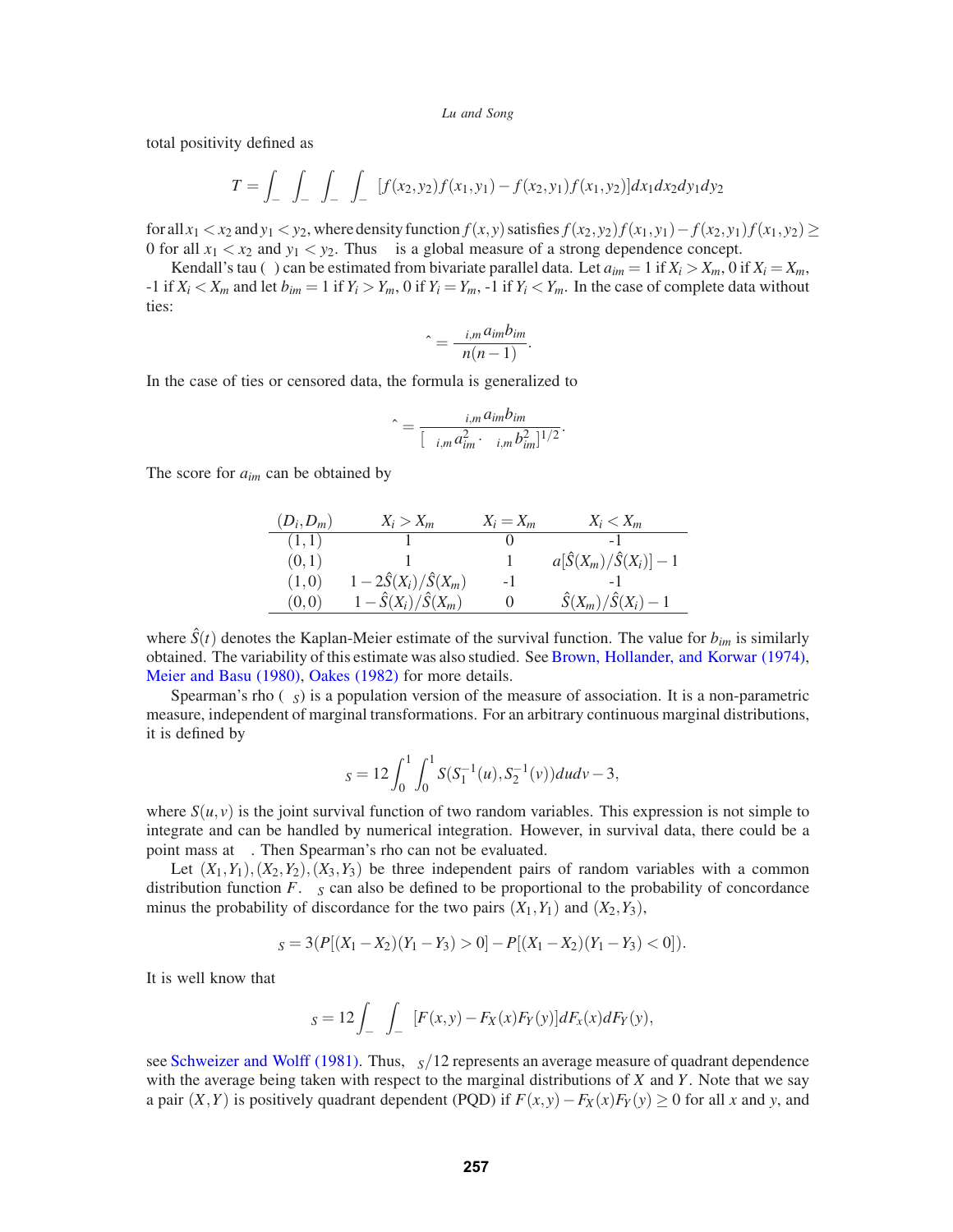negatively quadrant dependent (NQD) if the inequality is reversed. It follows that  $\rho_S \geq 0$  if *X* and *Y* are PQD, and  $\rho_S \leq 0$  if *X* and *Y* are NQD.

The standard estimate of  $\rho_S$  with complete data is based on the marginal ranks  $(R_{i1}, R_{i2})$ ,

$$
\hat{\rho}_S = \frac{\sum_i [R_{i1} - (n+1)/2][R_{i2} - (n+1)/2]}{n(n^2 - 1)/12}.
$$

 $R_{i1}$  is the rank of  $X_i$  among  $X_1, \ldots, X_n$  and  $R_{i2}$  is the rank of  $Y_i$  among  $Y_1, \ldots, Y_n$ .

Both Kendall's tau and Spearman's rho are measures of rank correlations. But the values of  $\rho_s$  and  $\tau$  are often quite different. Some explicit relationships between  $\rho_s$  and  $\tau$  have been derived for bivariate normal distribution ( $\rho_S = \frac{6}{\pi} \sin^{-1}(\frac{1}{2} \sin \frac{\pi \tau}{2})$ ), Farlie-Gumbel-Morgenstern bivariate distribution( $\rho_S$  =  $3\tau/2$ ) and Marshall and Olkin's bivariate exponential distribution ( $\rho_S = 3\tau/(2+\tau)$ ). A precise relation between  $\rho_S$  and  $\tau$  does not exit for every bivariate distribution. But we have the following inequalities for general relationships between  $\rho_S$  and  $\tau$ :  $-1 \leq 3\tau - 2\rho_S \leq 1$  and  $(1 \pm \rho_S)/2 \geq (1 \pm \tau)^2/4$ , see Kruskal (1958). When we apply Kendall's tau and Spearman's rho, we should keep in mind that independence of *X* and *Y* implies  $\tau = \rho_s = 0$ , but it does not hold to reverse.  $\tau$  and  $\rho_s$  are less sensitive to outliers compared with sample correlation *r*. There is very strong relationship between positive dependence and  $\tau$ ,  $\rho_S$ . If *X* and *Y* are positively quadrant dependent, then  $\tau \ge 0$  and  $\rho_S \ge 0$ .

## **2.3 Local Measures of Dependence**

Pearson's moment-product correlation coefficient, Kendall's tau and Spearman's rho are global measures of dependence. They do not measure the dependence locally. They can be zero when *X* and *Y* are not independent. A distribution with high <sup>ρ</sup>*<sup>S</sup>* may not be a PQD, see Drouet-Mari and Kotz (2001). Thus, the global measures of dependence have some drawbacks. To address the early-late dependence, short-term and long-term dependence, and the time of maximal correlation between two survival variables, we need to define a local measure of dependence.

Let  $V(x_0, y_0)$  be an open neighborhood of  $(x_0, y_0)$ . A distribution  $F(x, y)$  is PQD in the neighborhood  $V(x_0, y_0)$  if  $S(x, y) \ge S_X(x)S_Y(y)$  for all  $(x, y) \in V(x_0, y_0)$ . In the following, we list local dependence measures.

• The **local correlation coefficient** is defined as, see Bjerve and Doksum (1993),

$$
\rho(x) = \frac{\sigma_X \beta(x)}{(\sigma_X \beta(x))^2 + \sigma(x)^2},
$$

where  $\mu(x) = E[Y|X=x), \sigma^2(x) = \text{var}(Y|X=x)$  and  $\beta(x) = \frac{\partial \mu(x)}{\partial x}$ .

• In an open neighborhood  $V(x_0, y_0)$  of  $(x_0, y_0)$ , **local**  $\rho_S$  and  $\tau$  are defined(Drouet-Mari and Kotz 2001),

$$
\rho_{S,(x_0,y_0)} = \frac{12 \int \int_{V(x_0,y_0)} (C(u,v) - uv) dudv}{\int \int_{V(x_0,y_0)} du dv},
$$

and

$$
\tau_{(x_0,y_0)} = \frac{4 \int \int_{V(x_0,y_0)} C(u,v) dC - 1}{\int \int_{V(x_0,y_0)} dC},
$$

Where *C* is the copula corresponding to the bivariate distribution function of  $(X, Y)$ .  $\rho_{S,(x_0,y_0)}/12$ can be interpreted as the average of local PQD, while  $\tau_{(x_0,y_0)}/2$  can be interpreted as the average of local TP2.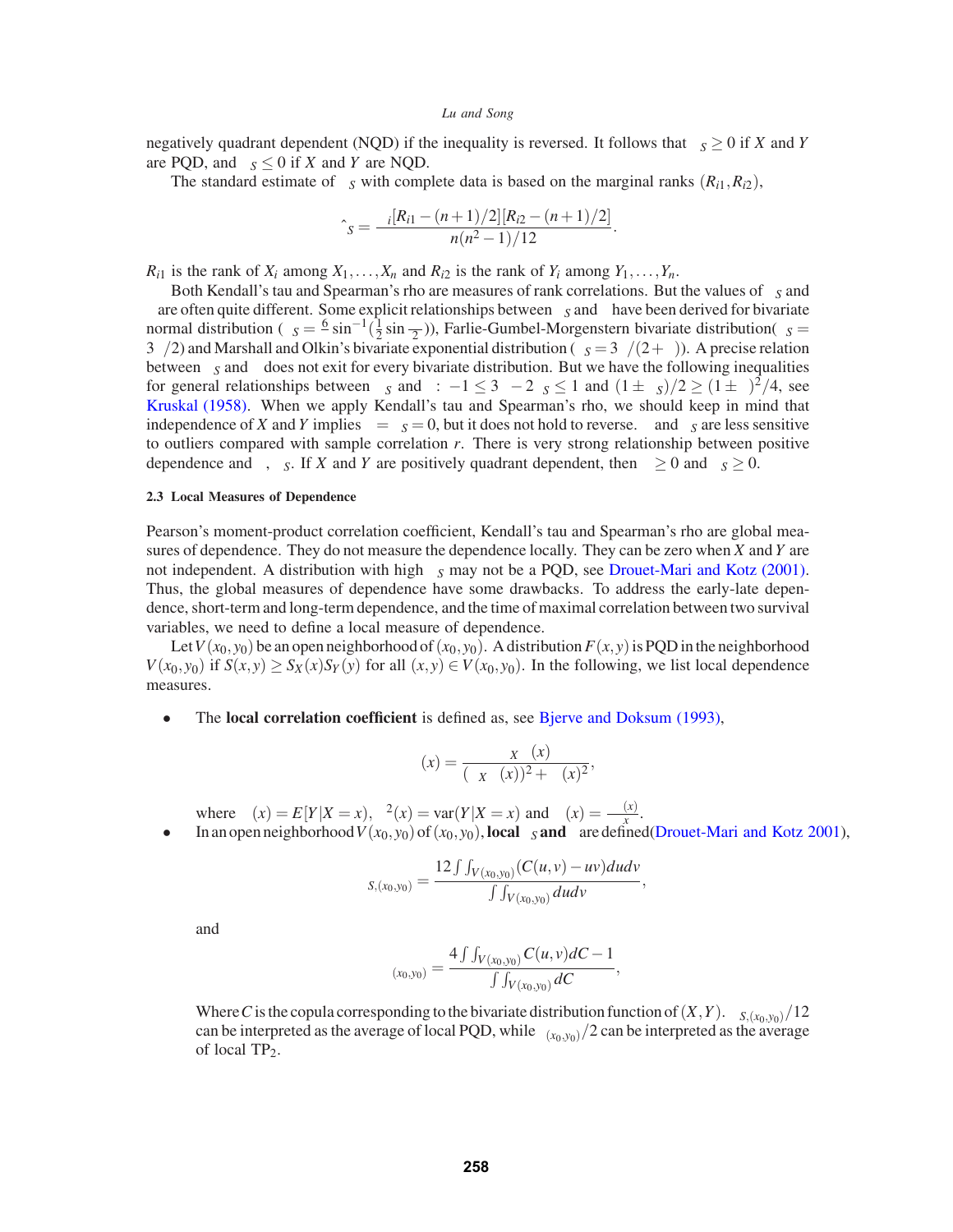• Clayton (1978) and Oakes (1989) defined a local association measure as

$$
\rho(x,y) = \frac{S(x,y) \frac{\partial^2 S(x,y)}{\partial x \partial y}}{\frac{\partial S(x,y)}{\partial x} \frac{\partial S(x,y)}{\partial y}}
$$

.

Here, the local dependence is measured at a single point  $(x, y)$ . It is shown in Gupta (2003) that  $\rho(x, y) > 1$  if and only if  $P(X > x, Y > y | X > x', Y > y')$  is increasing in  $(x', y')$  for all  $(x, y)$ .  $\rho(x, y) = 1$  if and only if *X* and *Y* are independent.

A local dependence measure by Holland and Wang: consider a  $r \times s$  contingency table with cell proportions  $p_{ij}$ . the cross-product ratios:  $\alpha_{ij} = (p_{ij}p_{i+1,j+1})/(p_{i,j+1}p_{i+1,j})$  for  $1 \le i \le (r-1)$ ,  $1 \le j \le (s-1)$ , or  $\gamma_{ij} = \log \alpha_{ij}$  measures the association in the 2 × 2 subtables with pairs of adjacent rows and columns. Motivated by this, Holland and Wang (1987a) and Holland and Wang (1987b) defined a local dependence measure

$$
\gamma(x,y) = \lim_{dx,dy\to 0} \frac{1}{dxdy} \log \left( \frac{f(x,y)f(x+dx,y+dy)}{f(x+dx,y)f(x,y+dy)} \right) = \frac{\partial^2}{\partial x \partial y} \log f(x,y),
$$

where  $f(x, y)$  is the bivariate density function and its second order partial derivative exists.  $\gamma(x, y)$  is shown to be an appropriate local measure of TP<sub>2</sub> dependence. Also,  $-\infty < \gamma(x, y) < \infty$ and  $\gamma(x, y) = 0$  if and only if *X* and *Y* are independent. Note that the three global measures may be zero without *X* and *Y* being independent.

Let  $\mu(x) = E(Y|X = x)$  and  $\mu(y) = E(X|Y = y)$ . Bairamov, Kotz, and Kozubowski (2003) defined a **local linear dependence function**  $H(x, y)$  as

$$
H(x, y) = \frac{E(X - \mu(y))E(Y - \mu(x))}{\sqrt{E(X - \mu(y))^{2}E(Y - \mu(x))^{2}}}.
$$

Clearly,  $H(x, y)$  is obtained from Pearson's correlation coefficient by replacing  $E(X)$  and  $E(Y)$ by conditional expectations  $\mu(x)$  and  $\mu(y)$ , respectively. The concept of local dependence and measures of local dependence still remain to be fully developed. The current local dependence measures provide us more detailed information about dependence. For application of local dependence measures in survival analysis, see Drouet-Mari and Kotz (2001).

### **2.4 Association Measures for Categorical Observations**

Consider Job A and Job B when building a Boeing 777 airplane. From historical data, we observe the number of delay and on-schedule status of Job A and Job B for *n* 777 airplanes. Let *n*<sup>1</sup> be the number of airplanes with delayed Job A and delayed Job B, *n*<sup>2</sup> be the number of airplanes with delayed Job A and on-schedule Job B; *n*<sup>3</sup> be the number of airplanes with on-schedule Job A and delayed Job B; *n*<sup>4</sup> be the number of airplanes with on-schedule Job A and on-schedule Job B. We would like to examine if there is evidence of association between Job A and Job B (e.g. if Job A is delayed, how likely the Job B will also be delayed?) and if so, how strong is it? In this section, we will review three ways to measure the strength of association for categorical data: comparing proportions, odds and odds ratios, concordant and discordant pairs. The two main references for this section are Agresti and Finlay (1997) and Agresti (2002).

**Comparing proportions:** We treat the samples as independent binomials. Let  $\pi_1$  be probability that Job B is delayed in the group that Job A is delayed. Let  $\pi_2$  be probability that Job B is delayed in the group that Job A is on schedule. The estimates of  $\pi_1$  and  $\pi_2$  are  $\hat{\pi}_1 = n_1/(n_1+n_2)$ and  $\hat{\pi}_2 = n_3/(n_3 + n_4)$ , respectively. The difference of sample proportions  $\hat{\pi}_1 - \hat{\pi}_2$  must range between -1 and 1. A difference close to one in magnitude indicates a high level of association between Job A and Job B, while a difference close to zero represents little association. Then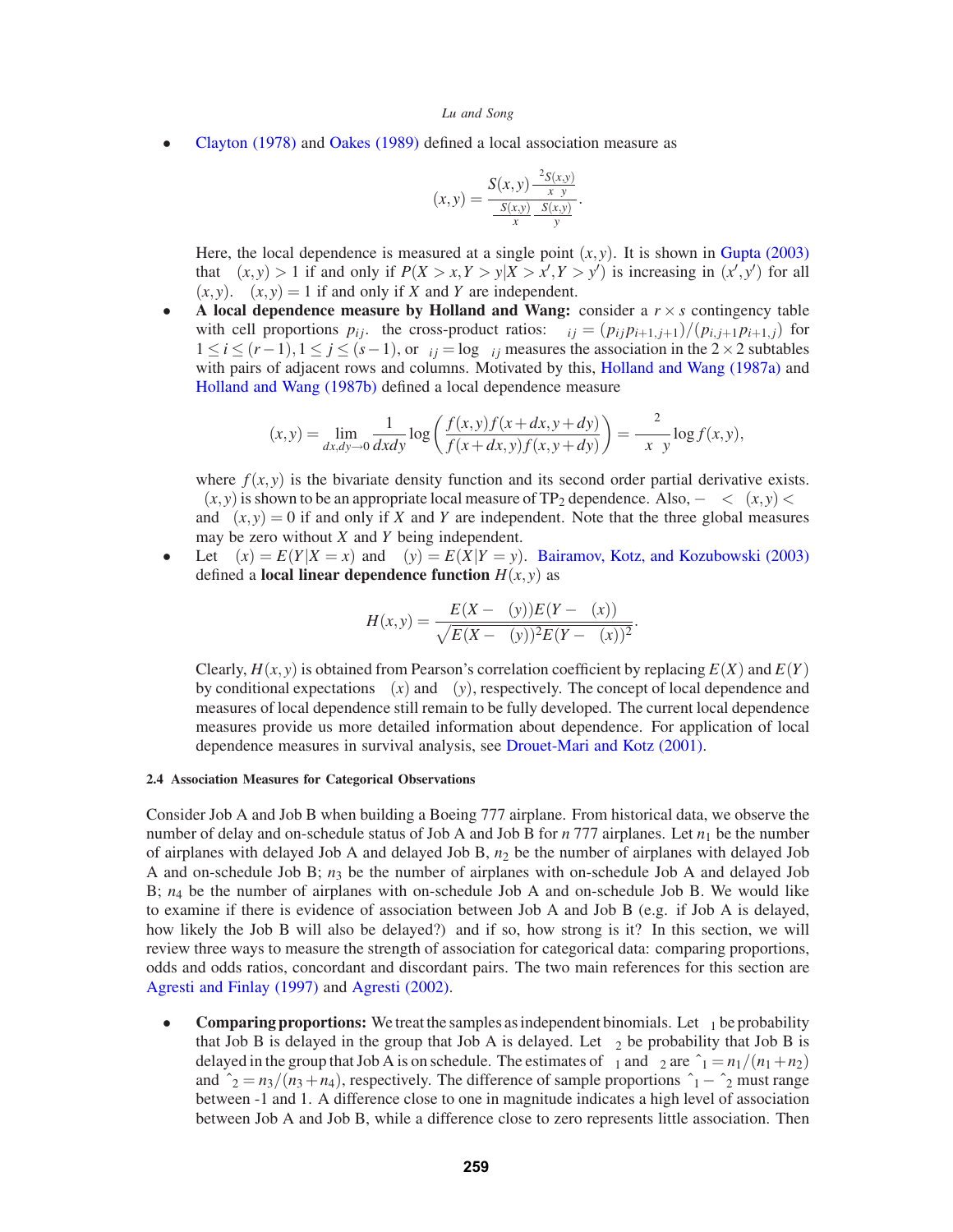the 95% Wald confidence interval for  $\pi_1 - \pi_2$  is:

$$
(\hat{\pi}_1 - \hat{\pi}_2) \pm z_{0.025} \hat{\sigma} (\hat{\pi}_1 - \hat{\pi}_2),
$$

where  $\hat{\sigma}(\hat{\pi}_1 - \hat{\pi}_2) = [(\hat{\pi}_1(1-\hat{\pi}_1)/(n_1+n_2)+\hat{\pi}_2(1-\hat{\pi}_2)/(n_3+n_4)]^{1/2}$ . If the 95% confidence interval is on the right side of 0 and excludes 0, then there is evidence that if Job A is delayed then Job B will also be delayed. The further the low end of 95% away from 0, the stronger the evidence. If the confidence interval is on the left side of 0 and excludes 0 or include 0, then delay status of Job B is not strongly associated with delay status of Job A.

**Odds and odds ratios:** For a probability  $\pi$  success, the *odds* are defined to be  $\theta = \pi/(1-\pi)$ . The odds are nonnegative and  $\theta > 1$  when a success is more likely to occur than a failure. Consider a 2  $\times$  2 table with joint probability  $\{\pi_{ij}\}$  where  $i = 1, 2, j = 1, 2$ . That is, the probability for  $(X, Y)$  to be in row *i* and column *j* is  $\pi_{ij}$ . The odds of success in each row are  $\theta_i = \pi_{i1}/\pi_{i2}$ , where  $i = 1, 2$ . The ratio of the odds  $\theta_1$  and  $\theta_2$ 

$$
\Theta = \frac{\theta_1}{\theta_2} = \frac{\pi_{11}\pi_{22}}{\pi_{12}\pi_{21}}
$$

is called the *odds ratio*. The odds ratio is nonnegative. If  $\Theta = 1$ , i.e.  $\theta_1 = \theta_2$ , corresponds to independence of *X* and *Y*. If  $1 < \Theta < \infty$ , the subjects in row 1 are more likely to have success than subjects in row 2, i.e.  $\pi_1 > \pi_2$ . If  $0 < \Theta < 1$ , then  $\pi_1 < \pi_2$ . By definition of odds ratio, we have that the odds ratio is invariant to orientation of the table. For observations with cell counts  $\{n_{ij}\}\$ , the sample odds ratio is

$$
\hat{\Theta} = (n_{11}n_{22})/(n_{12}n_{21}).
$$

The Wald  $(1-\alpha) \times 100\%$  confidence interval for logΘ is

$$
\log \hat{\Theta} \pm z_{\alpha/2} \hat{\sigma} (\log \hat{\Theta}),
$$

where  $\hat{\sigma}(\log \hat{\Theta}) = \sqrt{1/n_{11} + 1/n_{12} + 1/n_{21} + 1/n_{22}}$ . For small sample size, a confidence interval for  $\Theta$  is obtained from inverting the test  $H_0$ :  $\Theta = \Theta_0$  conditional observing  $n_{11} = k_o$ . For *H<sub>a</sub>* : Θ > Θ<sub>0</sub>, the p-value is  $P = \sum_{k \geq k_o} f(k; n_{1+}, n_{+1}, n, \theta_o)$ . For  $H_a$ : Θ < Θ<sub>0</sub>, the p-value is  $P =$  $\sum_{k \leq k_o} f(k; n_{1+}, n_{+1}, n, \theta_o)$ . Here,  $n_{1+} = n_{11} + n_{12}, n_{+1} = n_{11} + n_{21}, n = n_{11} + n_{12} + n_{21} + n_{22}$ , and

$$
f(k; n_{1+}, n_{+1}, n, \Theta_o) = \frac{\binom{n_{1+}}{k}\binom{n-n_{1+}}{n_{1+}-k}}{\sum_{l=\max(0, n_{1+}+n_{1+}-n)}^{m(\{n_{1+}, n_{1+}-n_{1+}\})}\binom{n_{1+}}{l}\binom{n-n_{1+}}{n_{1+}-l}\Theta_o^l}.
$$

• **Concordant and discordant pairs:** This method is useful only when the categories can be ordered. A pair of observations is *concordant* if the subject who is higher on one variable is also higher on the other variable. A pair of observations is *discordant* if the subject who is higher on one variable is lower on the other. If a pair of observations is in the same category of a variable, then it is neither concordant or discordant and is said to be *tied* on that variable. Consider the following two-way table that categorizes a sample of people in the work force by income level (high or low) and educational level (end after high school or end after college). In Table 1, *d* people have high education and high income, *a* people have low education and low income. Thus, there are  $C = ad$  concordant pairs. Also, *b* people have low education high income,  $c$  people have high education and low income. Thus, there are  $D = bc$  discordant pairs.

The strength of association between education levels and income levels can be measured by calculating the difference of proportions of concordant  $(C/(C+D))$  in this example) and proportion of discordant pairs  $(D/(C+D))$  in this example). We will give definition of such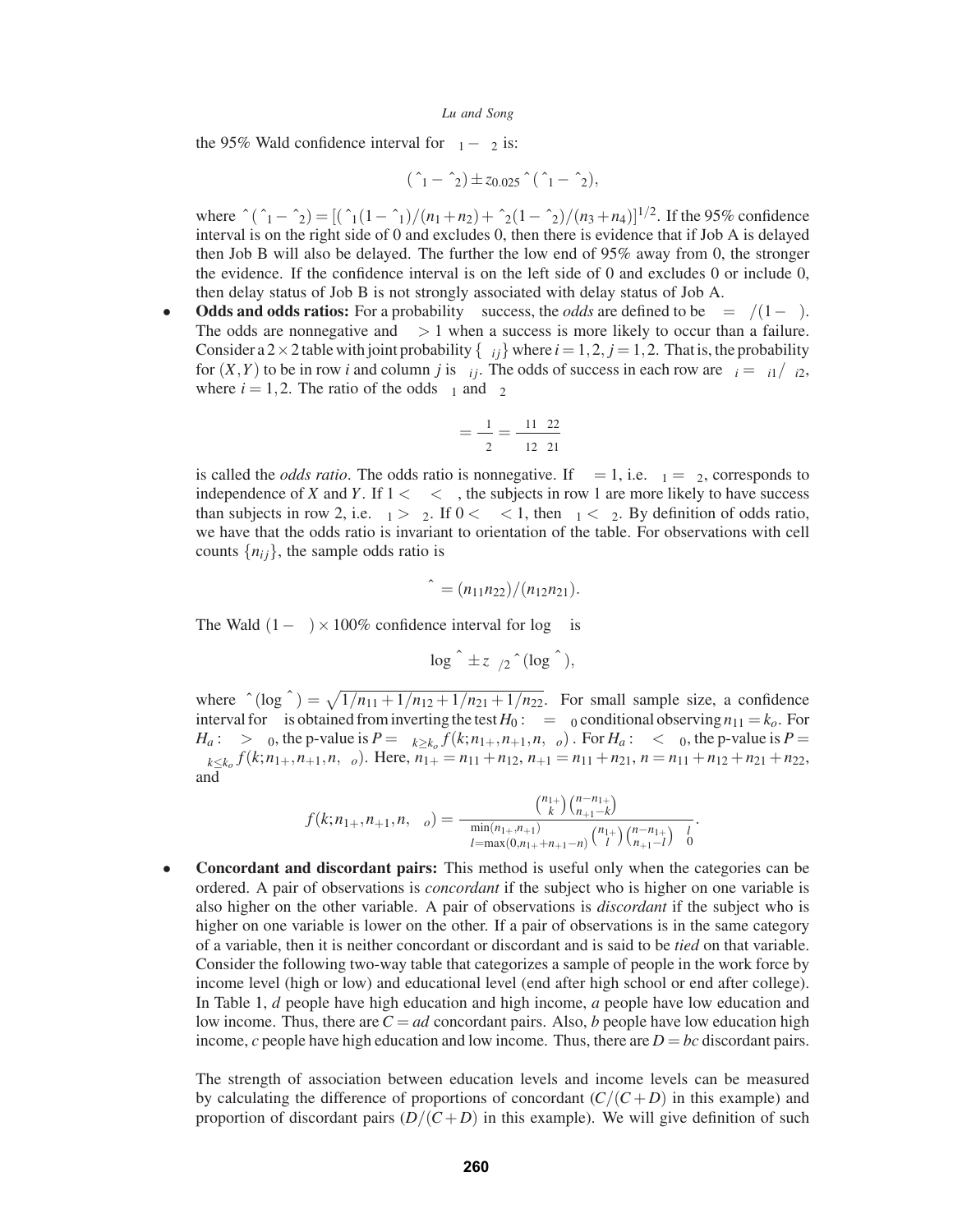|  |  | Lu and Song |
|--|--|-------------|
|--|--|-------------|

|                  |             | Income Level |      |
|------------------|-------------|--------------|------|
|                  |             | Low          | High |
| <b>Education</b> | High School | $\alpha$     | h    |
| Level            | College     | c            | d    |

Table 1: An illustrated example of people by income level and educational level.

association measure for  $I \times J$  table. Consider two independent observations from a joint distribution  $\{\pi_{ij}\}\$ . For that pair, the probabilities of concordance and discordance are

$$
\Pi_c = 2 \sum_i \sum_j \pi_{ij} \left( \sum_{h>i} \sum_{k>j} \pi_{hk} \right), \quad \Pi_d = 2 \sum_i \sum_j \pi_{ij} \left( \sum_{h>i} \sum_{k
$$

Given a pair is untied,  $\Pi_c/(\Pi_c + \Pi_d)$  is the probability of concordance and  $\Pi_d/(\Pi_c + \Pi_d)$  is the probability of discordance. The difference of these two probabilities is called *gamma*,

$$
\gamma = \frac{\Pi_c - \Pi_d}{\Pi_c + \Pi_d}.
$$

It follows that  $-1 \le \gamma \le 1$ . A positive value of  $\gamma$  indicates a positive association, while a negative value of  $\gamma$  indicates a negative association. If  $\gamma$  is close to 0, then it indicates a very weak association. If  $\gamma$  is close to -1 or 1, then it indicates a very strong association. By definition of  $\gamma$ , we can see that it is not very sensitive to sample size. Note that  $\gamma = 1$  if  $\Pi_d = 1$ and  $\gamma = -1$  if  $\Pi_c = 0$ . Independence implies  $\gamma = 0$ , but the converse is not true. In Table 1, The estimate of *gamma* is

$$
\hat{\gamma} = \frac{C}{C+D} - \frac{D}{C+D} = \frac{C-D}{C+D}.
$$

In order to have  $\hat{\gamma} = 1$ , we must have  $D = 0$ , i.e.  $b = 0$  or  $c = 0$ . Thus, whenever we have observations with *b* or *c* close to 0 such that *D* is very small, the  $\hat{\gamma}$  value will be equal to 0.

### **3 APPLICATION TO BOEING 777 PRODUCTION SYSTEM**

Boeing 777 manufacturing system consists of a huge number of jobs. The whole manufacturing process is divided into a number of major assembly areas (MAA). The jobs in each major assembly area are grouped into so-called "milestones" at Boeing. As for any large-scale production system, it needs an automated tool for team leaders and managers to understand the current production status, find the root cause of problems and estimate the effect of current production status on the overall scheduled plan. Thus, understanding the dependence structures and forecasting status of next production process within each major assembly area and across different major assembly areas at both job level and milestone level are essential to estimate resource planning and prioritize tasks in manufacturing Boeing 777 airplanes. In this section, we will apply concepts and measures of bivariate dependence to Boeing 777 manufacturing system. Some probabilistic models will also be presented to forecast the future manufacturing process based on the given manufacturing status. Monte-Carlo simulation approaches will be used to provide corresponding confidence intervals.

### **3.1 Association of Milestones and Jobs in Boeing 777 Production System**

Consider two milestones (denoted by  $MS_1$  and  $MS_2$ ) that are either within the same Boeing 777 major assembly area or different Boeing 777 major assembly areas. Define the finish time of a milestone as the last finish time of the job in the milestone list. The database recorded the beginning time of each major assembly area for manufactured Boeing 777 airplanes, so the difference in minutes between the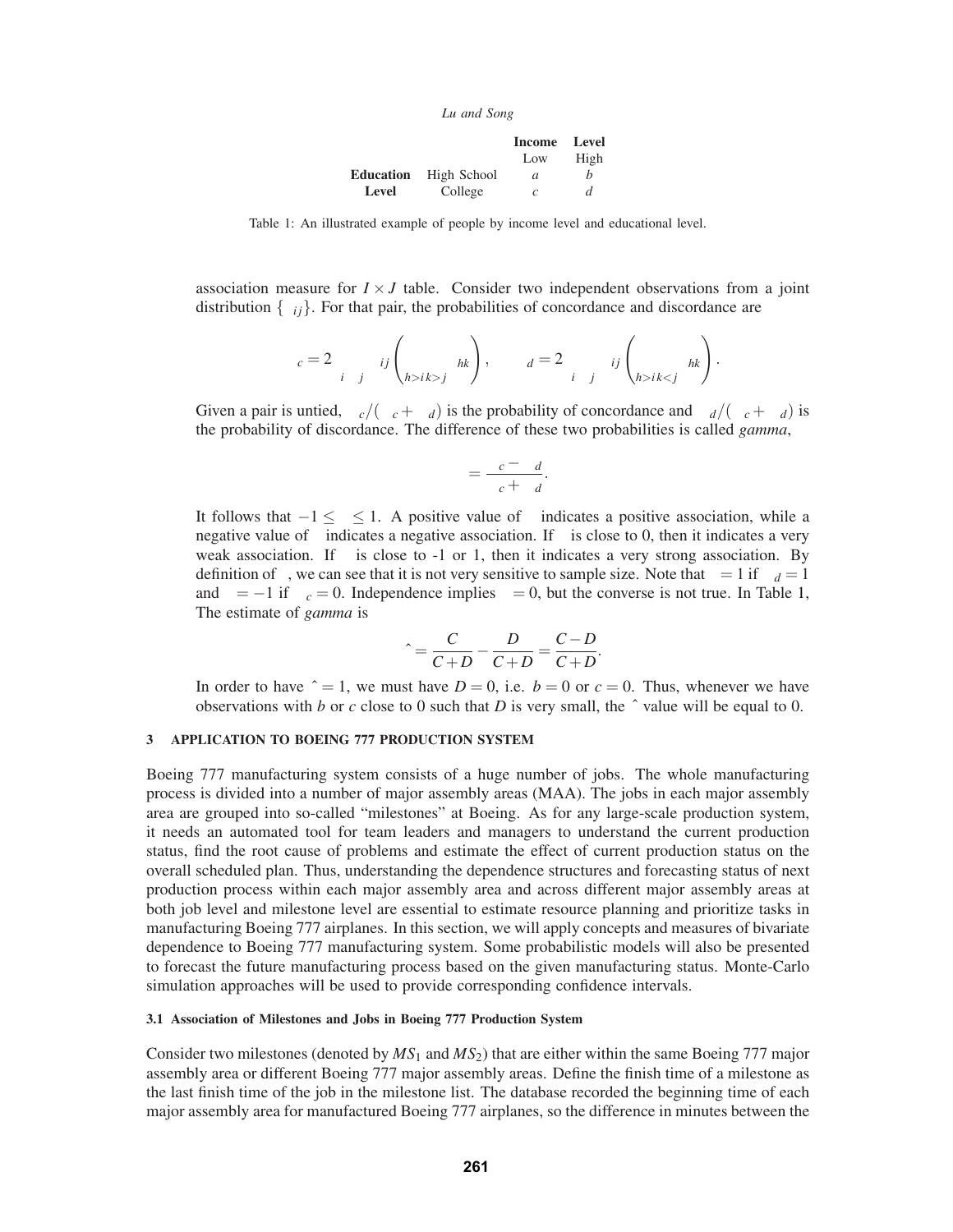milestone finish time and its corresponding starting time is regarded as the time needed to finish the milestone. We say a milestone was delayed if that milestone's finish time was behind its scheduled finish time, on schedule otherwise. After removing 4 outliers due to engineering reasons, the data for  $MS_1$  and  $MS_2$  are given in Table 2. Let  $\pi_1$  be the true probability that  $MS_2$  is delayed if  $MS_1$  is on schedule;  $\pi_2$  be the true probability that  $MS_2$  is delayed if  $MS_1$  is delayed. Using the association measure by comparing proportions for categorical data, the 95% confidence interval for  $\pi_1 - \pi_2$  is (-0.09, -0.07). Although the 95% confidence interval is to the left side of 0. But it is very close to 0. Thus, there is no strong statistical evidence to support the association between these two milestones.

|        |             | $MS_2$      |                   |
|--------|-------------|-------------|-------------------|
|        |             | on schedule | delayed           |
| $MS_1$ | on schedule | 96          | $\mathbf{\Omega}$ |
|        | delay       | 12          |                   |

Table 2:  $2 \times 2$  contingency table for  $MS_1$  and  $MS_2$ .

On the other hand, we use the three global measures of dependence: Pearson's moment-product correlation coefficient, Kendall's tau and Spearman's rho to study the dependence between *MS*<sup>1</sup> and *MS*<sub>2</sub>. The function "cor.test" in R provides tests for association between paired samples using these three global measures. R is a free software environment for statistical computing and graphics. It compiles and runs on a wide variety of UNIX platforms, Windows and MacOS, see  $\text{chttp:} //$ www.r-project.org/>. From Table 2, we know that there are 109 samples for  $MS<sub>1</sub>$  and  $MS<sub>2</sub>$ . This sample size is not large enough to invoke the large-sample theory (e.g. the Central Limit Theorem). Also, Plots of 109 times needed to finish *MS*<sup>1</sup> and *MS*<sup>2</sup> does not suggest any obvious parameter distribution fitting. Thus, we will apply Bootstrap confidence intervals for estimated global measures of dependence between  $MS<sub>1</sub>$  and  $MS<sub>2</sub>$ . In statistics, bootstrapping is a modern, computation-intensive approach to statistical inference based on resampling methods, see Efron and Tibshirani (1993). A  $(1 - alpha) \times 100\%$  bootstrap confidence interval for an estimate denoted by  $\theta$  (in this case,  $\theta$  is Pearson's  $\rho$ , or Kendall's  $\tau$ , or Spearman's  $\rho_S$ ) is obtained by the following procedures:

- Obtain a single sample of size *n* from the population under study and calculate  $\hat{\theta}$ .  $\hat{\theta}$  is an estimate of  $\theta$  based on the sample.
- Generate a bootstrap sample of the same size *n* by resampling with replacement from original sample.
- Calculate  $\hat{\theta}^*$  using the generated bootstrap resample.
- Repeat above two steps for a large number *N* to obtain and order  $\hat{\theta}_1^*, \hat{\theta}_2^*, \dots, \hat{\theta}_N^*$  from the smallest to the largest.
- The  $(1-\alpha) \times 100\%$  bootstrap confidence interval for  $\theta$  is obtained by taking the  $(\alpha/2) \times 100\%$ and  $(1 - \alpha/2) \times 100\%$  percentiles of the ordered  $\hat{\theta}_1^*, \hat{\theta}_2^*, \dots, \hat{\theta}_N^*$  as endpoints.

|                                           | Pearson's $\rho$ | Kendall's $\tau$     | Spearman's $\rho_s$ |
|-------------------------------------------|------------------|----------------------|---------------------|
| Estimates                                 | 0.03             | 0.06                 | 0.08                |
| 95% confidence interval $ (-0.17, 0.20) $ |                  | $\sim$ (-0.07, 0.19) | $(-0.12, 0.27)$     |

|  |  |  |  |  | Table 3: Global measures of dependence between $MS_1$ and $MS_2$ . |  |  |  |  |
|--|--|--|--|--|--------------------------------------------------------------------|--|--|--|--|
|--|--|--|--|--|--------------------------------------------------------------------|--|--|--|--|

Take  $\alpha = 0.05$  to obtain 95% confidence interval. Table 3 lists the calculated Pearson's  $\rho$ , Kendall's  $\tau$  and Spearman's  $\rho_S$  based on original 109 observed times needed for  $MS_1$  and  $MS_2$ , and corresponding 95% bootstrap confidence intervals. The three 95% bootstrap confidence intervals all contain zero. Thus, there is no strong statistical evidence to support the association between  $MS_1$  nd  $MS_2$ . This is consistent with the results obtained by comparing proportions. There is no apparent pattern for 109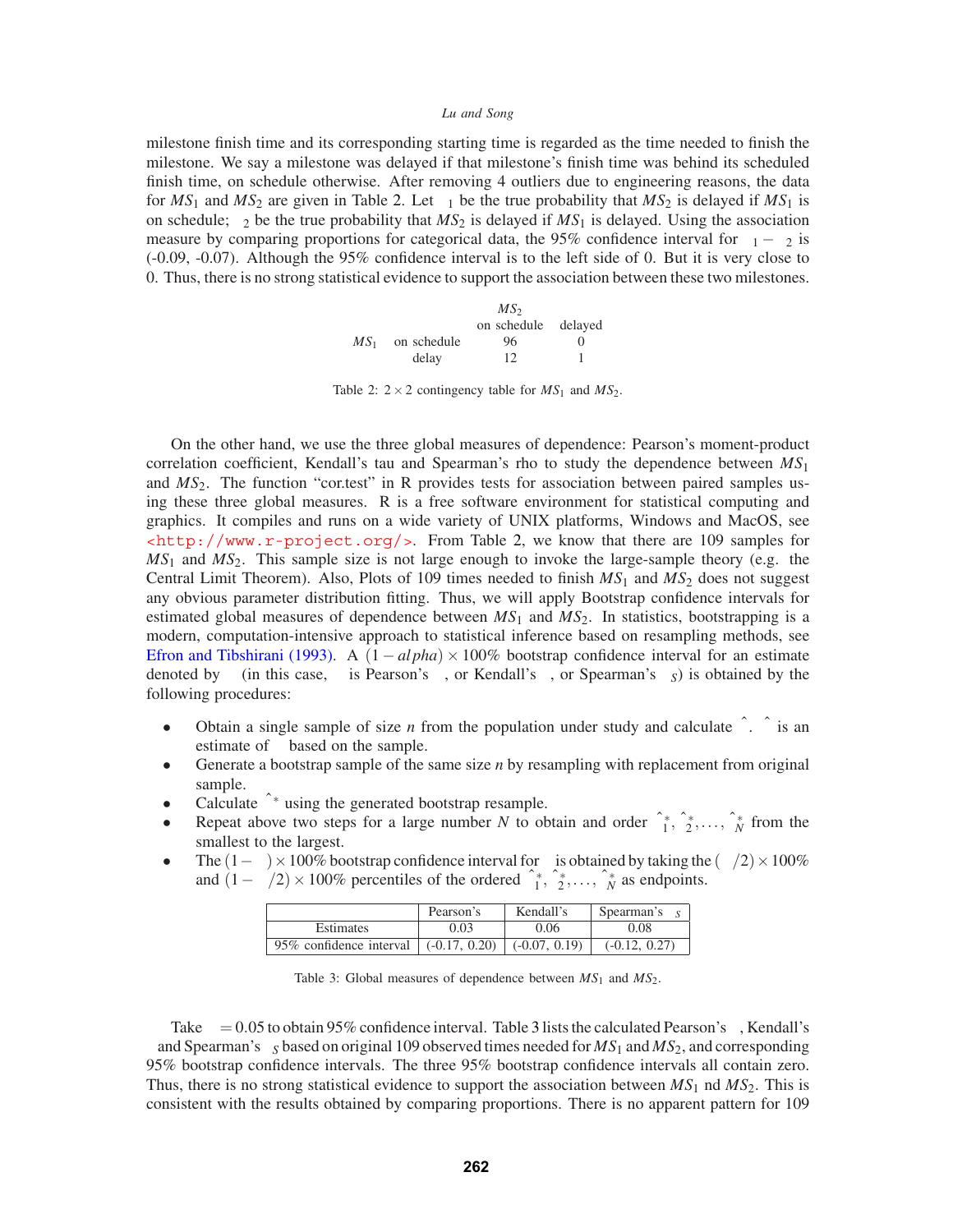observed time to finish *MS*<sup>1</sup> and *MS*2, see Figure 1. This further confirms our analysis using measures of dependence.



Figure 1: Scatter plot of time needed to finish  $MS_1$  and  $MS_2$ .

We apply above study to all milestones and jobs in the Boeing 777 production system to reveal their dependence structure. This will pave the step to probabilistically forecast future status of milestones and jobs for those with interdependence.

## **3.2 Probabilistic Forecast Models for Boeing 777 Production System**

Consider two dependent milestones  $MS_1$  and  $MS_2$  with observed time to finish  $MS_1$  and  $MS_2$ :  $(T_{MS_1}^i, T_{MS_2}^i)$  for  $i = 1, 2, ..., n$ . We can estimate the probability  $P(T_{MS_1} < t_1, T_{MS_2} < t_2)$ . Then we can address the following questions:

- Estimate  $P(T_{MS_2} > T_{MS_1})$  to examine if  $MS_2$  finishes later than  $MS_1$ .
- Estimate  $P(T_{MS_2} < t_2 | T_{MS_1} < t_1)$ . Set  $t_2$  be the scheduled finish time of  $MS_2$ . Then we can examine the probability of finishing *MS*<sup>2</sup> on schedule conditional current status of *MS*1.
- Set  $P(T_{MS_2} < t_2 | T_{MS_1} < t_1) = 0.95$ . Then we can estimate the time needed to finish  $MS_2$  with probability 0.95 conditional on finishing time of *MS*1.
- Examine if  $MS_1$  and  $MS_2$  are PQD or NQD by comparing values  $P(MS_1 > t_1, MS_2 > t_2)$  and  $P/MS_1 > t_1$ ) $P(MS_2 > t_2)$ . This comparison will shed light on fitting appropriate bivariate distribution functions.

Note that if the two milestone *MS*<sup>1</sup> and *MS*<sup>2</sup> are from different major assembly areas *MAA*<sup>1</sup> and *MAA*<sub>2</sub> such that *MAA*<sub>2</sub> can not begin until *MAA*<sub>1</sub> is finished. It follows that  $T_{MS_2} > T_{MS_1}$  by choosing the same starting reference time, say the beginning time of *MAA*1. We need to fit bivariate distribution function with this constraint. Since a milestone status could be affected by more than one other milestones - the same for jobs. Assume that milestones  $MS_i$ ,  $j = 1, \ldots, J$ , affect a milestone *MS* independently, then we can estimate the overall effects of milestones  $MS_j$ ,  $j = 1, \ldots, J$ , by

$$
P(T_{MS} < t | T_{MS_1} < t_1, \dots, T_{MS_J} < t_J) = \Pi_{j=1}^J P(T_{MS} < t | T_{MS_j} < t_j).
$$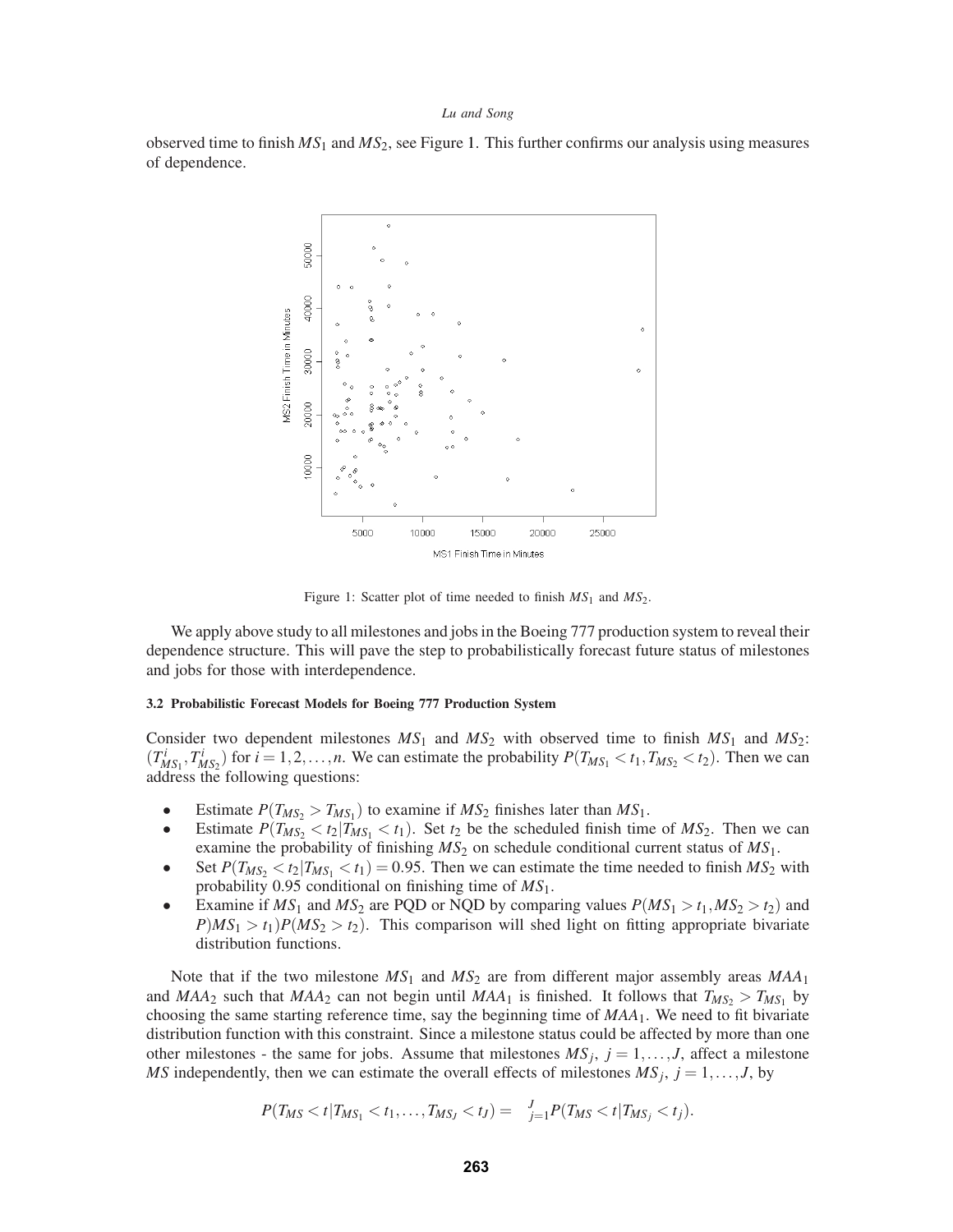If a milestone is shown to be unaffected by any other milestones. We can directly estimate  $P(T_{MS} < t)$ from data. Given how long this milestone have been worked, we can estimate  $P(T_{MS} < t + s | T_{MS} = s)$ - the probability to finish this milestone with additional time *s*.

Estimation of above probability distributions can be empirically, parametrically. We can also consider effects of other factors in the modeling if necessary. Figure 2 shows empirically probabilistic forecast of *MS*<sup>2</sup> conditional on finishing *MS*<sup>1</sup> in 1000 minutes.

## Conditional On Finishing Milestone MS1 in 1000 Minutes



Figure 2: Empirical probabilistic forecast of milestone  $MS_2$  conditional on milestone  $MS_1$ .

We can extend the above probabilistic models to forecast jobs. However, there are often many data issues in a large-scale production system. In Boeing 777 production system, there is uncertainty about the starting time for each job, although the records of job finish time are very robust. We know that a job can not start earlier than the starting time of the major assembly area to which the job belongs and should center around the scheduled starting time of the job. This shows that the true starting time of a job follows a triangular distribution. We can then simulate the true starting time for each recoded job *N* times and obtain the time needed to finish that job by taking the difference between the job's complete time and simulated starting time. Thus, the corresponding probabilistic forecast and its confidence interval can be estimated *N* times from simulated data.

#### **4 SUMMARY AND DISCUSSION**

In this tutorial, we review the concept of positive dependence, global and local measures of dependence and measures of association for categorical data. We then apply these concepts and measures to a largescale production system - Boeing 777 manufacturing system. Based on the results from dependence study, some probabilistic models and simulation approaches are also provided for this real-world problem. In the following, we present some brief discussion.

We mainly review some classical concepts and measures for bivariate dependence. There are other dependence concepts like complete dependence, monotone dependence, regional dependence, stochastically increasing. Other measures of dependence are also available. Examples are Gini measure (Nelsen 1999), quadrant test of Blomqvist (1950), measures of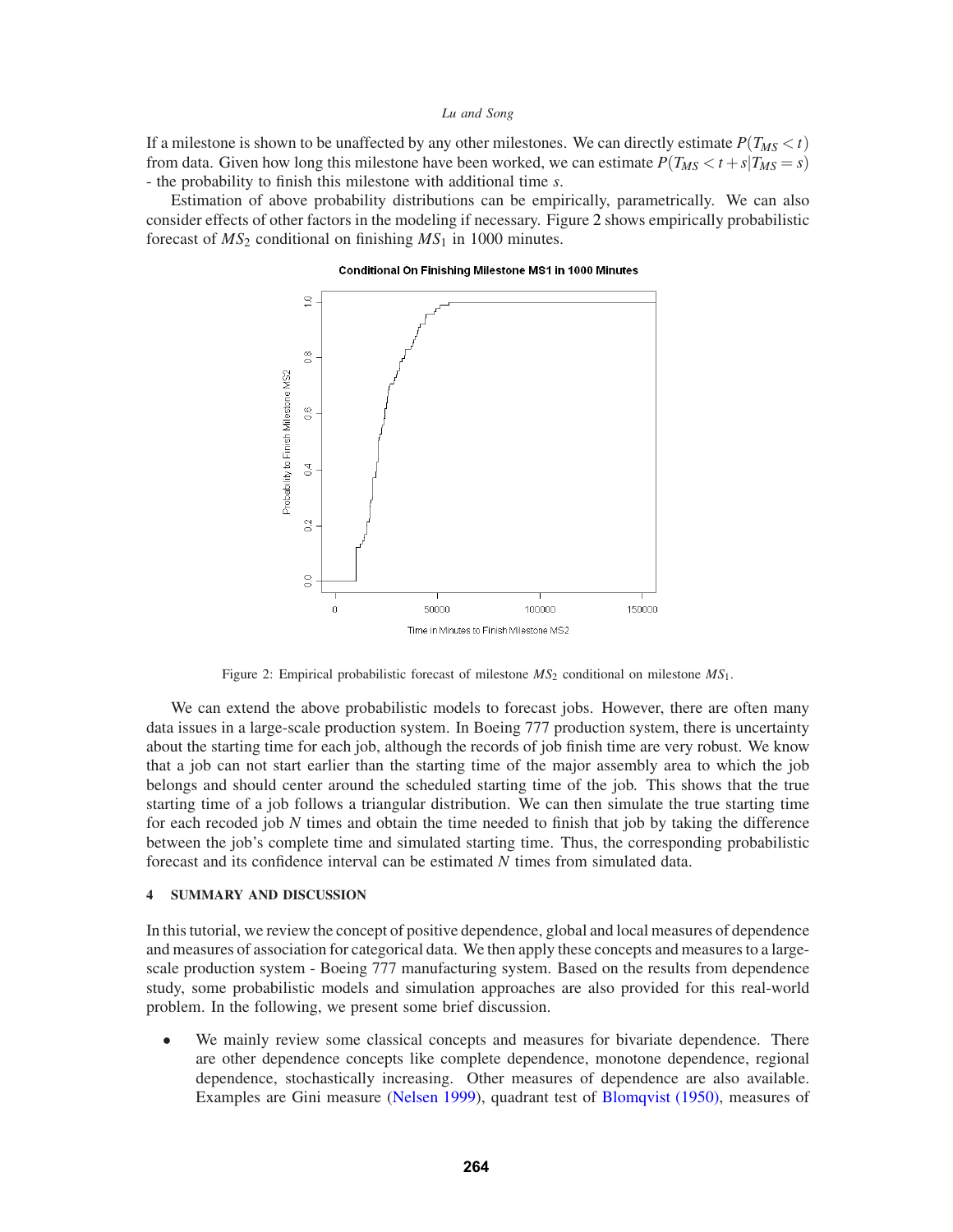dependence by Schweizer and Wolff (1981), and matrix correlation, see Lancaster (1982a) and Lancaster (1982b).

- There is no universal answer to the question of the best measure of dependence. It needs not only mathematical or statistical concepts and measures, but also deep engineering knowledge about the problem to better model the dependence.
- It is often very difficult to describe the dependence between two random variables *X* and *Y*. We are essentially to study if there is better design in the case of reliability analysis.
- Independence is still commonly assumed in statistical analysis and correlation is widely used. We should promote the application of other concepts of dependence. For example, PQD or NQD can be relatively easy to verify, as many nonparametric methods have been developed for various bivariate data. The dependence structure will shed light on choosing appropriate bivariate distribution functions with characteristics of such dependence.
- Most concepts and measures of dependence are static in the sense that they are invariant to time and space. However, the degree of dependence could time-indexed (e.g. in survival analysis) or even space-indexed (e.g. in mobile system). Such concepts and measures remain to be fully developed.
- In a large-scale production system, a component could depend on more than one component. Furthermore, the dependence could be dynamic. We need to develop concepts and measures to address this need. We also need to be very careful about the probabilistic modeling of a component's behavior by considering the complicated interdependence. In particular, we need to combine engineering understanding of the system and statistical study of dependence measures to carefully examine various assumptions of independence or conditional independence among components in the system.
- The interdependence structure are becoming more and more complex in modern manufacturing system. There is a need for an automated tool to capture the dependence among components in the system and forecast a component's behavior conditional on the other components' status.

## **REFERENCES**

Agresti, A. 2002. *Categorical data analysis*. 2rd ed. New Jersey: John Wiley & Sons, Inc.

- Agresti, A., and B. Finlay. 1997. *Statistical methods for the social sciences*. 3rd ed. Prentice Hall.
- Bairamov, I., S. Kotz, and T. J. Kozubowski. 2003. A new measure of linear local dependence. *Statistics* 37:243–258.

Balakrishnan, N., and C.-D. Lai. 2009.*Continuous bivariate distributions*. 2rd ed. New York: Springer.

Barlow, R. E., and F. Proschan. 1981. *Statistical theory of reliability and life testing*. Silver Spring: To Begin With.

Barnett, V. 1985. The bivariate exponential distribution: a review and some new results. *Statistica Neerlandica* 39:343–357.

- Bjerve, S., and K. Doksum. 1993. Correlation curves: Measures of association as function of covariates values. *Annals of Statistics* 21:890–902.
- Blomqvist, N. 1950. On a measure of dependence between two random variables. *Annals of Mathematical Statistics* 21:593–600.
- Brown, W. B., M. Hollander, and R. M. Korwar. 1974. Nonparametric tests of independence for cenosred data with applications to heart transplant studies. In *Reliability and Biometry: Statistical analysis of lifelength*, ed. F. Froschan and R. G. Serfling, 327–354. Philadelphia: SIAM.
- Clayton, D. G. 1978. A model for association in bivariate life tables and its applications in epidemiological studies of familial tendency in chronic disease incidence. *Biometrika* 65:141–151.

Douglas, R., E. Fienberg, M. L. Lee, A. R. Sampson, and L. R. Whitaker. 1990. Positive dependence concepts for ordinal contingency tables. In *IMS Lecture Notes Monograph Series*, Volume 16, Topics in Statistical Dependence, 189–202. Hayward, California: Institute of Mathematical Statisics.

Drouet-Mari, D., and S. Kotz. 2001. *Correlation and dependence*. London: Imperial College Press.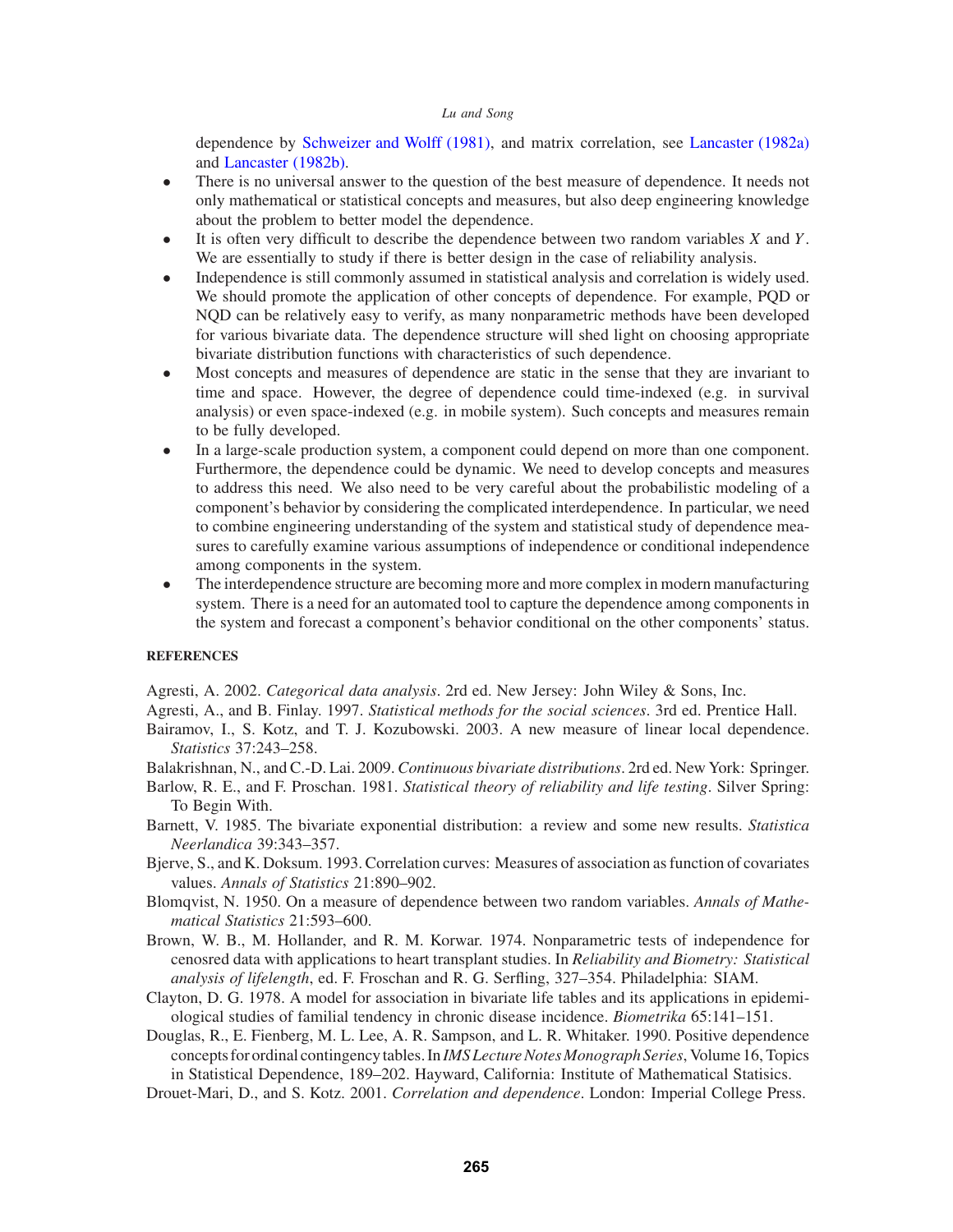- Efron, B., and R. J. Tibshirani. 1993. *An introduction to the bootstrap*. Boca Raton, Florida: Chapman & Hall/CRC.
- Gupta, R. C. 2003. On some association measures in bivariate distributions and their relationships. *Journal of Statistical Planning and Inference* 117:83–98.
- Holland, P. W., and Y. J. Wang. 1987a. Dependence function for continuous bivariate densities. *Communication in Statistics – Theory and Methods* 16:863–876.
- Holland, P. W., and Y. J. Wang. 1987b. Regional dependence for continuous bivariate densities. *Communication in Statistics – Theory and Methods* 16:193–206.
- Joe, H. 1997. *Multivariate models and dependence concepts*. London: Chapman and Hall.
- Johnson, N. L., S. Kotz, and N. Balakrishnan. 1995. *Continuous univariate distributions*. Vol 2, 2rd ed. New Jersey: John Wiley & Sons, Inc.
- Kendall, M. G. 1938. A new measure of rank correlation. *Biometrika* 30:81–93.
- Kimball, A. W. 1951. On dependent tests of significance in analysis of variance.*Annals of Mathematical Statistics* 22:600–602.
- Kruskal, W. H. 1958. Ordinal measures of association. *Journal of the American Statistical Association* 53:814–861.
- Lai, C. D., and M. Xie. 2006. *Stochastic ageing and dependence for reliability*. New York: Springer.
- Lancaster, H. O. 1982a. Chi-square distribution. In *Encyclopedia of Statistical Sciences, Volume 1*, ed. S. Kotz and N. L. Johnson, 439–442. New York: John Wiley & Sons.
- Lancaster, H. O. 1982b. Dependence, measures and indices. In *Encyclopedia of Statistical Sciences, Volume 2*, ed. S. Kotz and N. L. Johnson, 334–339. New York: John Wiley & Sons.
- Meier, D. R., and A. P. Basu. 1980. An investigation of kendall's  $\tau$  modified for censored data with applications. *J. Statist. Planning Inference* 4:381–390.
- Nelsen, R. B. 1992. Measures of association as measures of positive dependence. *Statistics and Probability Letters* 14:269–274.
- Nelsen, R. B. 1999. *An introduction to copulas*. New York: Springer-Verlag.
- Oakes, D. 1982. A concordance test for independence in the presence of censoring. *Biometrics* 38:451– 455.
- Oakes, D. 1989. Bivariate survival models induced by frailties. *Journal of the American Statistical Association* 84:487–493.
- Rényi, S. 1959. On measures of dependence. Acta Mathematica Academia Scientia Hungarica 10:441-451.
- Robbins, H. 1954. A remark on the joint distribution of cumulative sums. *Annals of Mathematical Statistics* 25:614–616.
- Robbins, H. 1967. Association of random variables, with applications. *Annals of Mathematical Statistics* 38:1466–1474.
- Schweizer, B., and E. F. Wolff. 1981. On nonparametric measure of dependence for random variables. *Annals of Statistics* 9:879–885.
- Spearman, C. 1904. The proof and measurement of correlation between two things. *Am. J. Psychiatr* 15:72–101.

### **AUTHOR BIOGRAPHIES**

**ROBERTO LU** Dr. Roberto F Lu, PE is a Technical Fellow in the Boeing Research and Technology located in Seattle Washington. His first job at Boeing was a manufacturing engineer supporting the Skin and Spar fabrication of the Wing Responsibility Center in Auburn, Washington. He currently supports projects among organizations in Boeing Commercial Airplanes and Boeing Defense, Space & Security business units. He part-time teaches undergraduate and graduate level courses in Industrial and Systems Engineering at the University of Washington as an Affiliate Assistant Professor. He models business and production processes for leaders to optimize impacts of their decisions. He speaks at professional events worldwide, focusing upon discrete event simulation, analytical process optimization, global logistics, large scale production systems, lean manufacturing, robotic applica-